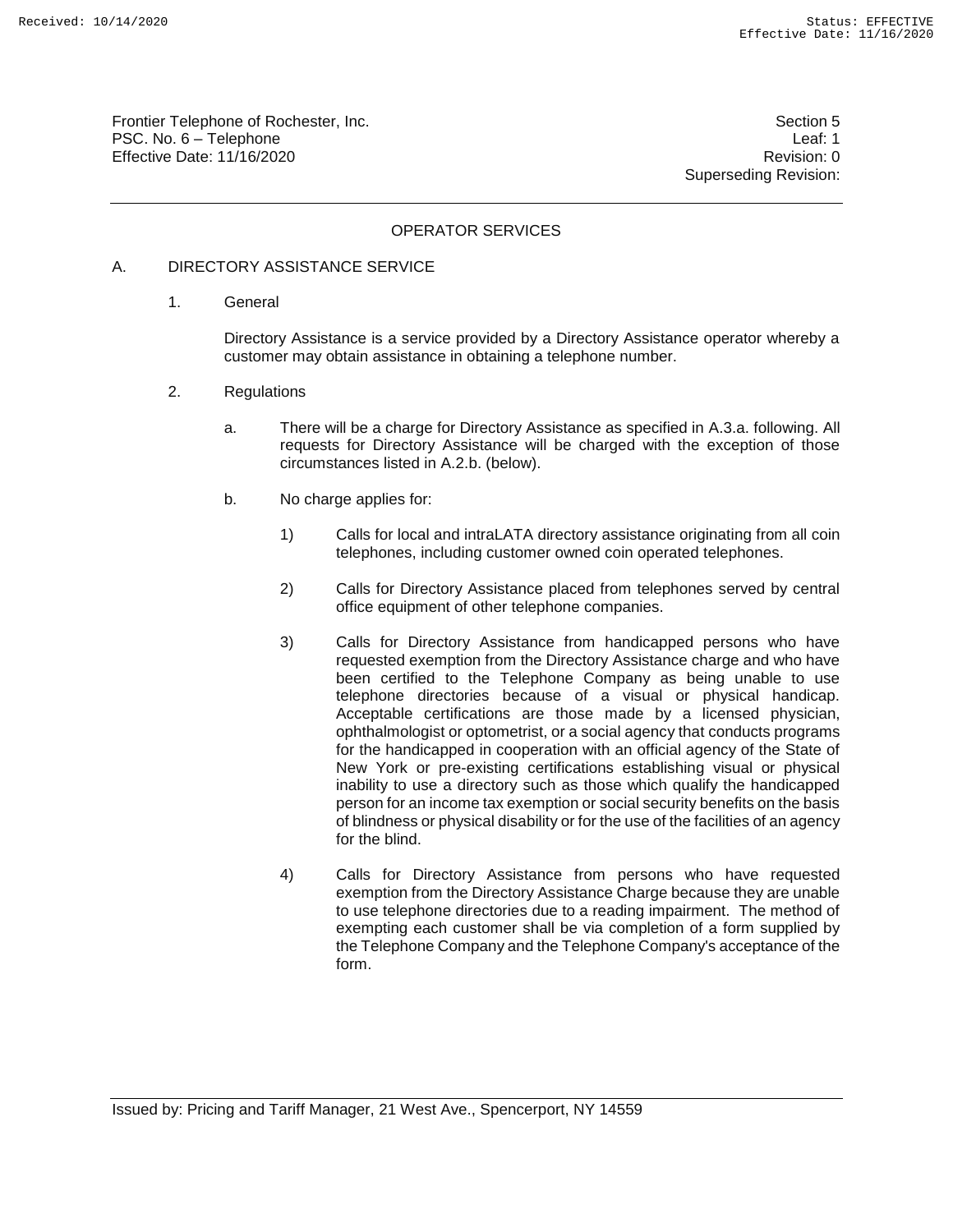Frontier Telephone of Rochester, Inc. Section 5 PSC. No. 6 – Telephone Leaf: 2 Effective Date: 11/16/2020 **Review Accounts** Effective Date: 0

Superseding Revision:

## OPERATOR SERVICES

### A. DIRECTORY ASSISTANCE SERVICE (Cont'd)

- 2. Regulations (Cont'd)
	- b. No charge applies for: (Cont'd)
		- 5) Requests for telephone numbers, which result in the calling party receiving a wrong number from the Directory Assistance Operator provided that the calling party reports the wrong number to the Telephone Company.
		- 6) Requests for telephone numbers of non-published service, as defined by this Tariff.

#### 3. Charges

a. Requests for information other than telephone numbers will be charged for as requests for numbers. The Directory operator will only handle one number request per call. If a customer has many requests, the customer may choose to utilize the Directory Operator by Appointment Service offered by the Telephone Company.

|                              | Per Call             |        |
|------------------------------|----------------------|--------|
|                              | Residential Business |        |
| One Number Request, per call | \$0.45               | \$0.45 |

b. Residential Non-Basic Service Rate Offerings

On March 4, 2008, the New York Public Service Commission issued an Order in Case 05-C-0616 that changed the way the Commission set rates for the small independent telephone companies. Based on certain criteria, some companies were permitted non-basic rate flexibility for residential rates. Following is a list of such non-basic service offerings.

Directory Assistance

Enhanced Directory Assistance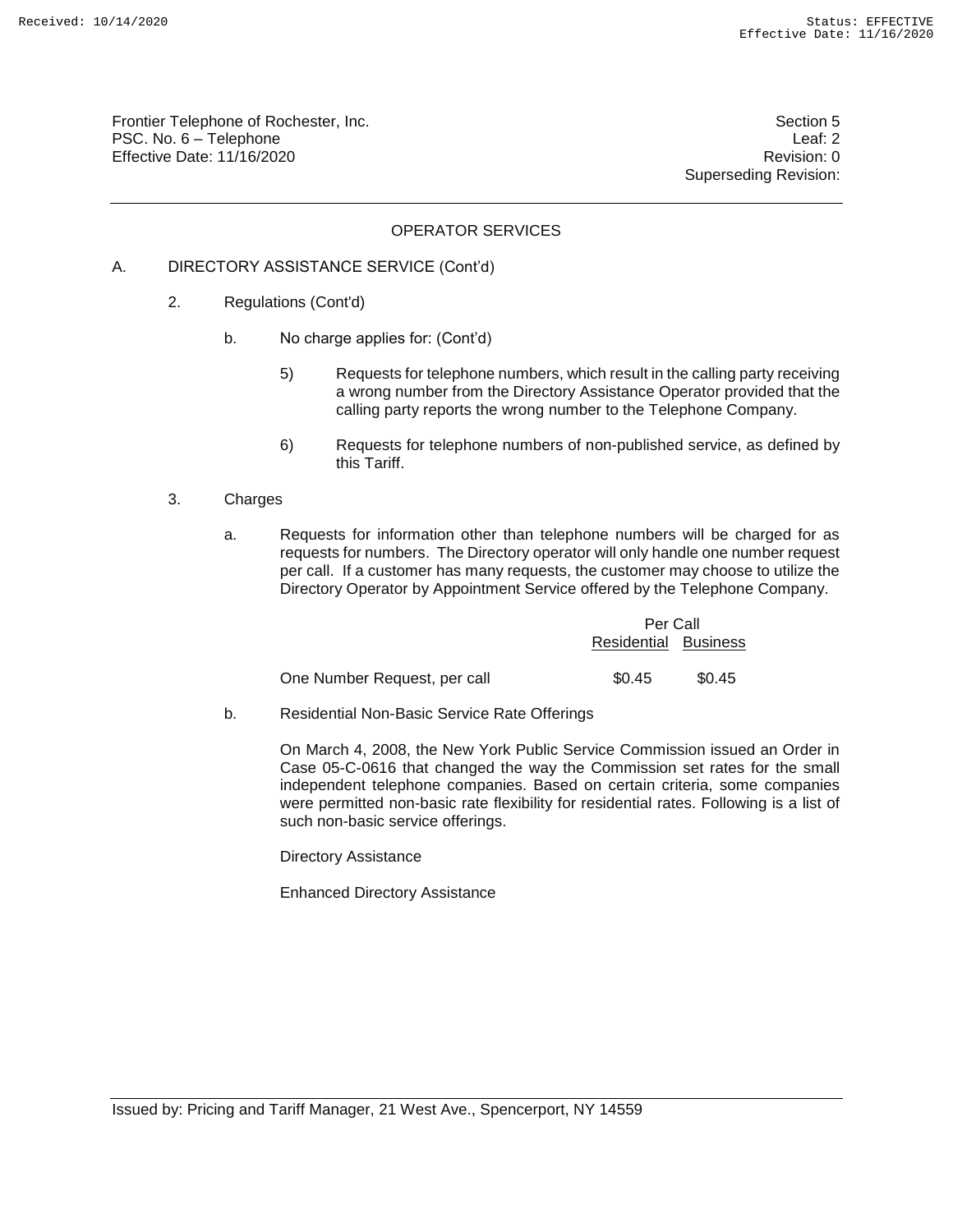Frontier Telephone of Rochester, Inc. Section 5 PSC. No. 6 – Telephone Leaf: 3 Effective Date: 11/16/2020 **Review Accounts** Effective Date: 0

Superseding Revision:

## OPERATOR SERVICES

### B. DIRECTORY ASSISTANCE CALL COMPLETION (DACC)

1. General

Where facilities permit, Directory Assistance Call Completion (DACC) allows customers the option to have their local or intraLATA calls completed to a requested number by either the Directory Assistance operator or the Directory Assistance audio response system that provides the requested directory number.

- 2. Regulations
	- a. The regulations and charges apply to calls placed to Directory Assistance from within the Telephone Company's service area. These regulations and charges are in addition to the regulations, rates and charges found elsewhere in the Telephone Company's Tariff and/or Retail Catalog.
	- b. The DACC charge will apply only to completed calls.
	- c. The Directory Assistance charge will apply in addition to the DACC charge as specified in the Section 5.
	- d. There are no allowances for DACC, however, the Directory Assistance portion of the call is still governed by the appropriate call allowance as specified in this Section.
	- e. Toll rates for calls completed through DACC will be measured from the originating to the terminating point and will not include mileage to and from the Directory Assistance service location.
	- f. Alternate billing is available for restricted lines, through Collect, Bill to Third or Person-to-Person options. The surcharge associated with the option requested will apply in addition to the Directory Assistance and DACC charges. Calls completed to a number outside the local calling area will also incur applicable message toll rates.

Restricted lines are IntraLata identified as coin, hotels/motels, hospitals and colleges.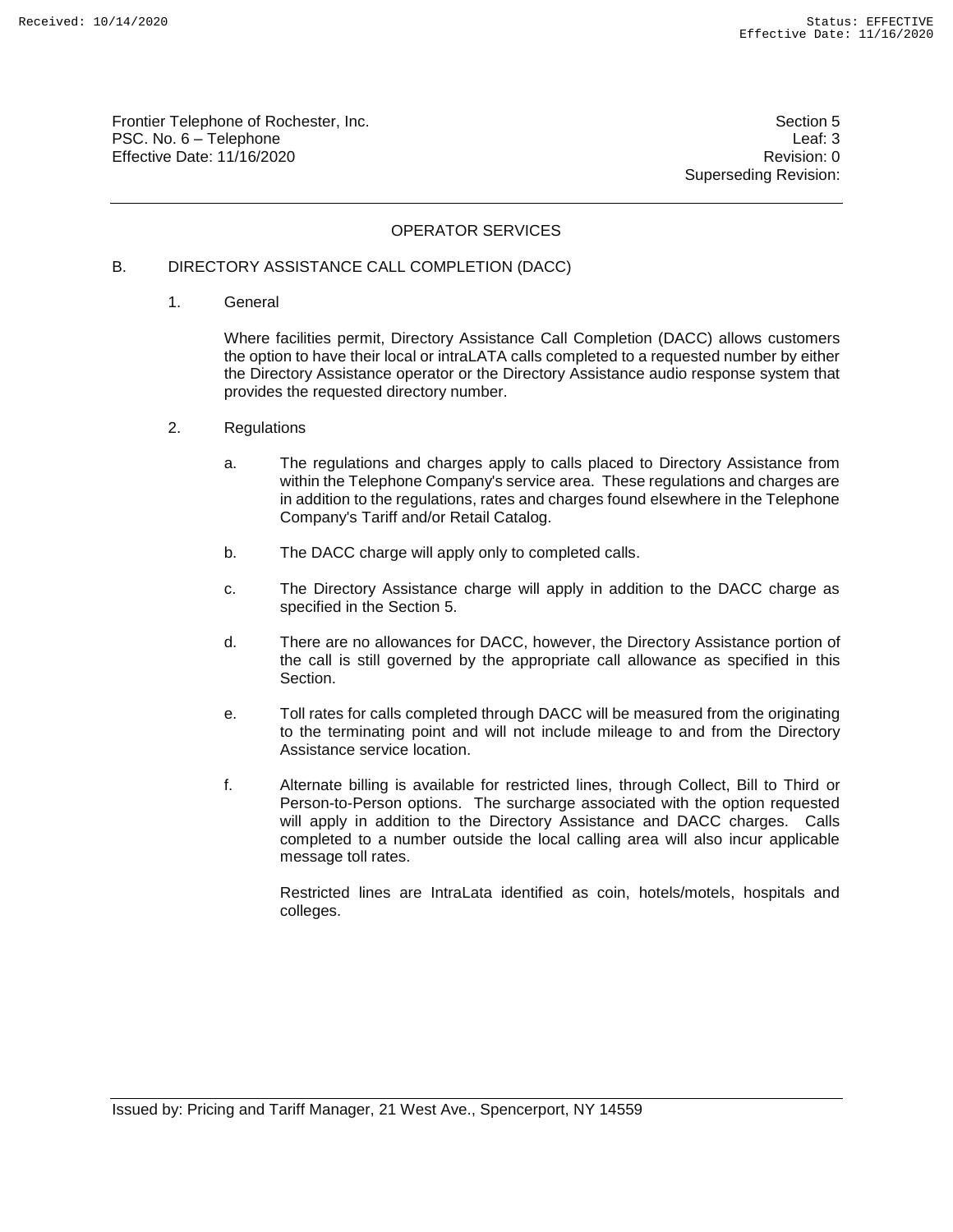Frontier Telephone of Rochester, Inc. Section 5 PSC. No. 6 – Telephone Leaf: 4 Effective Date: 11/16/2020 **Review Accounts** Effective Date: 0

Superseding Revision:

### OPERATOR SERVICES

### B. DIRECTORY ASSISTANCE CALL COMPLETION (DACC) (Cont'd)

- 2. Regulations (Cont'd)
	- g. DACC calls will not be completed to non-published numbers, 700, 800 or 900 prefixes.
	- h. Calls from COCOTS will be the standard DA announcement and DACC will not be offered.
	- i. IntraLATA calls completed through the use of DACC will be carried by the Telephone Company, notwithstanding the identity of the presubscribed intraLATA carrier (ILP PIC) selected by the customer.
- 3. Exemptions
	- a. Calls for Directory Assistance from handicapped persons who have requested exemption from the Directory Assistance charge and who have been certified to the Telephone Company as being unable to use telephone directories because of a visual or physical handicap. Acceptable certifications are those made by a licensed physician, ophthalmologist or optometrist, or a social agency that conducts programs for the handicapped in cooperation with an official agency of the State of New York or pre-existing certifications establishing visual or physical inability to use a directory such as those which qualify the handicapped person for an income tax exemption or social security benefits on the basis of blindness or physical disability or for the use of the facilities of an agency for the blind.
	- b. Calls for Directory Assistance from persons who have requested exemption from the Directory Assistance Charge because they are unable to use telephone directories due to a reading impairment. The method of exempting each customer shall be via completion of a form supplied by the Telephone Company and the Telephone Company's acceptance of the form.
	- c. Requests for telephone numbers, which result in the calling party receiving a wrong number from the Directory Assistance Operator provided that the calling party reports the wrong number to the Telephone Company.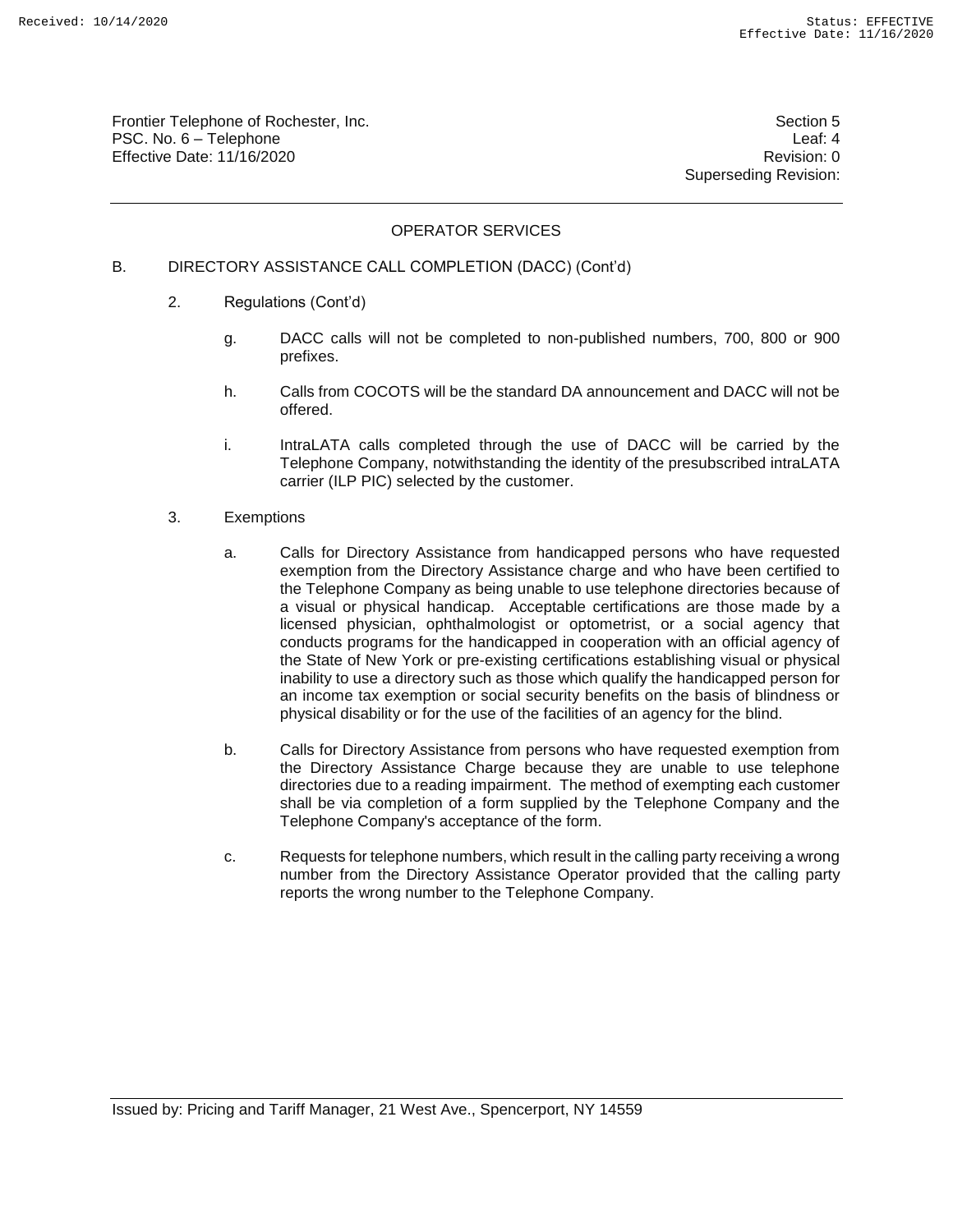Frontier Telephone of Rochester, Inc. Section 5 PSC. No. 6 – Telephone Leaf: 5 Effective Date: 11/16/2020 **Review Accounts** Effective Date: 0

Superseding Revision:

### OPERATOR SERVICES

### B. DIRECTORY ASSISTANCE CALL COMPLETION (DACC) (Cont'd)

4. Types of DACC

Fully-Automated DACC

a. The customer receives the requested directory number and accepts DACC. The DACC portion of the call will automatically be billed as shown in 5. Rates and Charges below.

#### Operator-Handled DACC

- a. The customer calls DA from the operator from a restricted line and receives the requested directory number and the operator then keys a different billing number for the DACC portion of the call.
- b. Autocollect

Autocollect is an optional feature enhancement to Directory Assistance Call Completion. The Autocollect feature enhances the DACC service by allowing a directory listing subscriber to pay the call completion surcharge and any applicable intraLATA toll charges for all DACC eligible callers requesting their number.

The listing subscriber only pays the DACC per call charges for completed calls only. An additional monthly presubscription fee applies for this service.

Autocollect is available where technically feasible.

- 5. Rates and Charges
	- a. The rates shown below are in addition to all rates and charges applicable for service with which Directory Assistance Call Completion may be furnished.

The Telephone Company reserves the right to waive any or all of the recurring charges, nonrecurring charges, or both, associated with DACC at any time upon 1 days' notice to the Commission.

Individual promotional periods will not exceed 120 days.

This fee is in addition to any applicable intraLATA toll charges.

|                                      | Per Call<br>Charge | Monthly<br>Rate |
|--------------------------------------|--------------------|-----------------|
| Directory Assistance Call Completion | \$1.00             |                 |
| Autocollect presubscription fee      |                    | \$20.00         |

Issued by: Pricing and Tariff Manager, 21 West Ave., Spencerport, NY 14559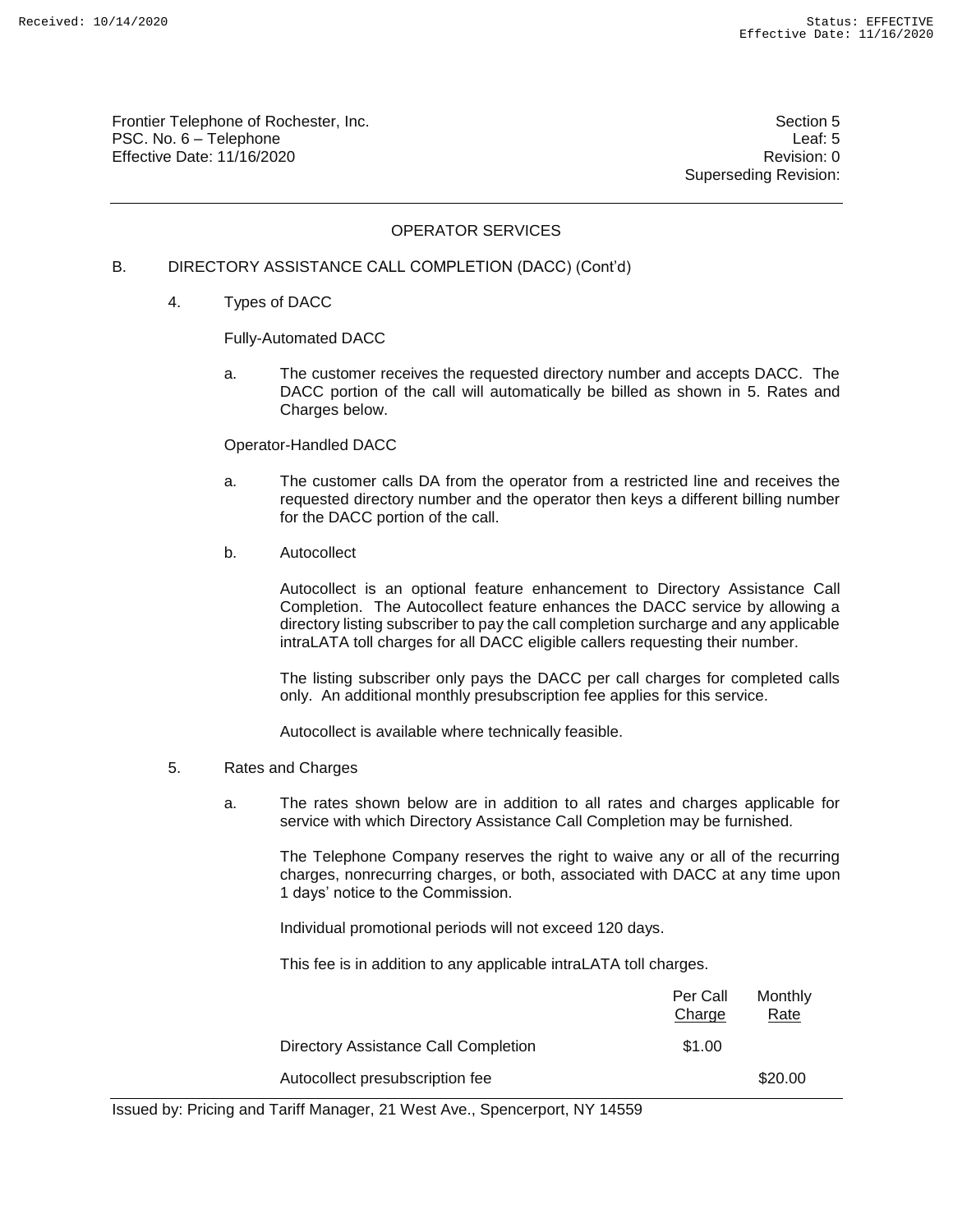Frontier Telephone of Rochester, Inc. Section 5 PSC. No. 6 – Telephone Leaf: 6 Effective Date: 11/16/2020 **Review Account 2018** Revision: 0

Superseding Revision:

### OPERATOR SERVICES

# C. ENHANCED DIRECTORY ASSISTANCE (EDA) SERVICE

1. General

Enhanced Directory Assistance (EDA) Service allows customers to receive address and telephone number information on customers located outside of the Rochester LATA.

- 2. Regulations
	- a. There will be a charge for Enhanced Directory Assistance.
	- b. All requests for information on numbers (outside the Rochester LATA) are chargeable at the rate specified in in Section.
	- c. Requests for information from pay phones will be charged, in addition to all applicable pay phone charges.
	- d. Enhanced Directory Assistance is available where technically feasible.
	- e. The Telephone Company reserves the right to waive any or all of the charges associated with EDA at any time upon 1-day notice to the commission.
	- f. The Telephone Company will make every reasonable effort not to release nonpublished listings except where a listing may be already disclosed in another telephone company published directory or directory database.
- 3. Rates and Charges

The rates shown below are in addition to all rates and charges applicable for service with which Enhanced Directory Assistance may be furnished.

|    |                                            | Per Request Charge |                 |
|----|--------------------------------------------|--------------------|-----------------|
|    |                                            | Residential        | <b>Business</b> |
| a. | Enhanced Directory Assistance, per request | \$1.50             | \$1.50          |

- b. Annual contracts requiring usage will be provided on an individual case basis.
- c. Residential Non-Basic Service Rate Offerings

On March 4, 2008, the New York Public Service Commission issued an Order in Case 05-C-0616 that changed the way the Commission set rates for the small independent telephone companies. Based on certain criteria, some companies were permitted non-basic rate flexibility for residential rates. Following is a list of such non-basic service offerings.

Directory Assistance Enhanced Directory Assistance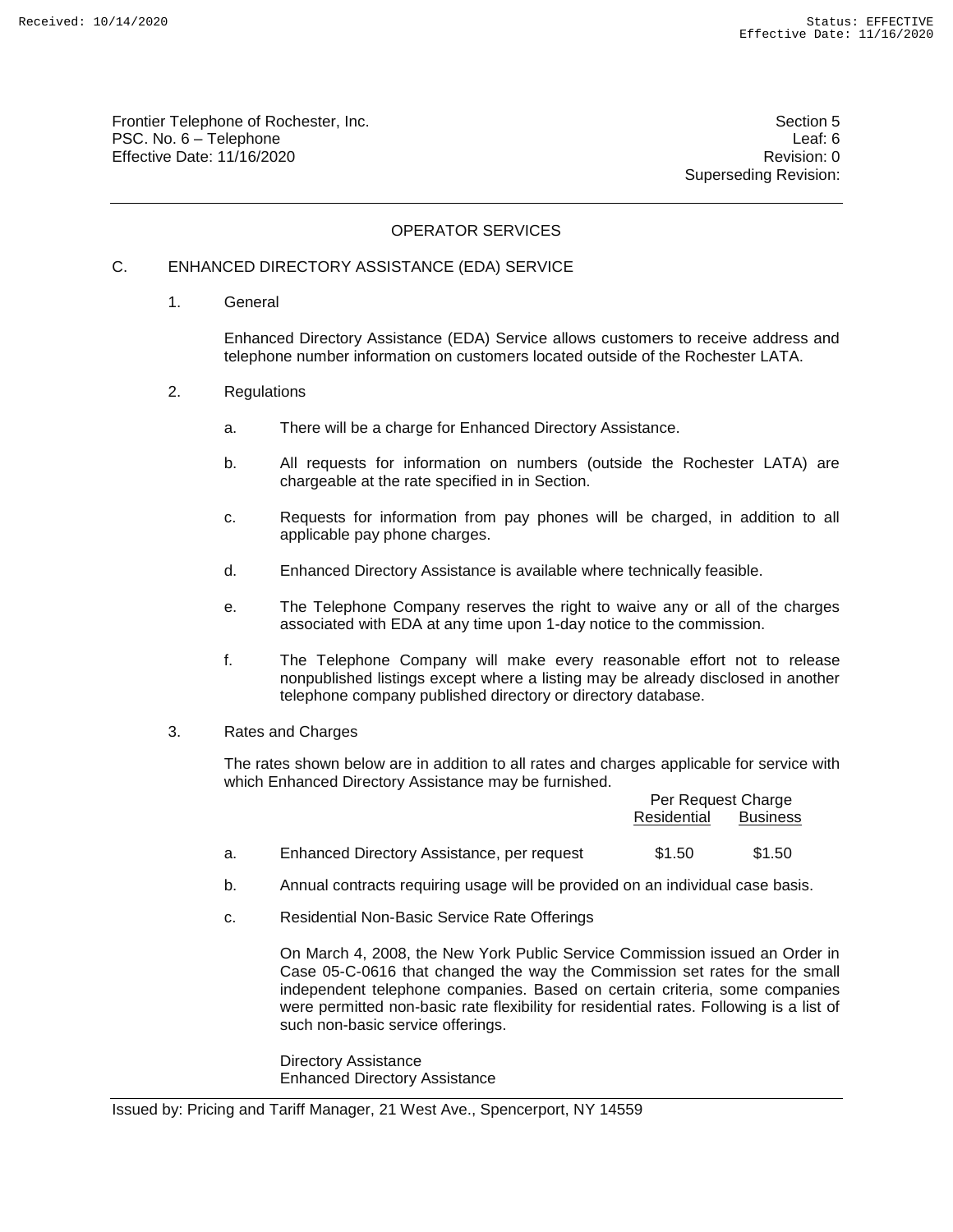Frontier Telephone of Rochester, Inc. Section 5 PSC. No. 6 – Telephone Leaf: 7 Effective Date: 11/16/2020 **Review Accounts** Effective Date: 0

Superseding Revision:

# OPERATOR SERVICES

#### C. ENHANCED DIRECTORY ASSISTANCE (EDA) SERVICE (Cont'd)

- 4. Exemptions
	- a. Calls for Enhanced Directory Assistance Service from handicapped persons who have requested exemption from the Enhanced Directory Assistance Service charge and who have been certified to the Telephone Company as being unable to use telephone directories because of a visual or physical handicap. Acceptable certifications are those made by a licensed physician, ophthalmologist or optometrist, or a social agency that conducts programs for the handicapped in cooperation with an official agency of the State of New York or pre-existing certifications establishing visual or physical inability to use a directory such as those which qualify the handicapped person for an income tax exemption or social security benefits on the basis of blindness or physical disability or for the use of the facilities of an agency for the blind.
	- b. Calls for Enhanced Directory Assistance Service from persons who have requested exemption from the Enhanced Directory Assistance Service charge because they are unable to use telephone directories due to a reading impairment. The method of exempting each customer shall be via completion of a form supplied by the Telephone Company and the Telephone Company's acceptance of the form. The Telephone Company will have a cap of 50 calls per month for each qualified exemption customer. Enhanced Directory Assistance calls in excess of 50 per month will be charged at the tariffed rate.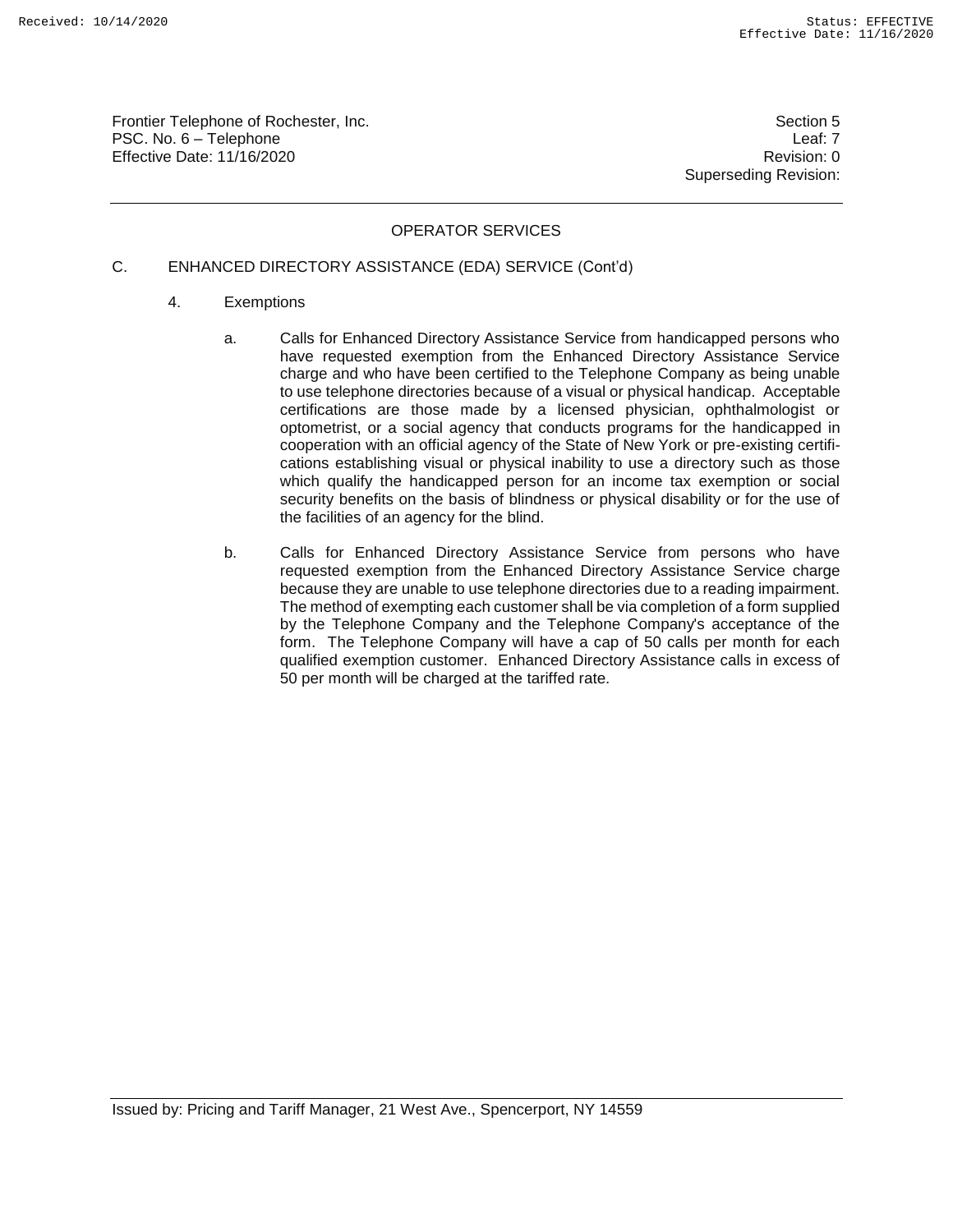Frontier Telephone of Rochester, Inc. Section 5 PSC. No. 6 – Telephone Leaf: 8 Effective Date: 11/16/2020 **Review Accounts** Effective Date: 0

Superseding Revision:

## OPERATOR SERVICES

#### D. ENHANCED DIRECTORY ASSISTANCE CALL COMPLETION (EDACC) SERVICE

1. General

Enhanced Directory Assistance Call Completion (EDACC) Service allows customers the option to have their calls completed to a requested number by either the Directory Assistance operator or the Directory Assistance audio response system that provided the requested directory number.

- 2. Regulations
	- a. The regulations and charges apply to calls placed to Enhanced Directory Assistance. These regulations and charges are in addition to the regulations, rates and charges found elsewhere in the Telephone Company's Tariff and/or Retail Catalog.
	- b. The EDACC charges will apply only to completed calls.
	- c. The EDA charge will apply in addition to the EDACC charge.
	- d. EDACC charges will be rounded to the nearest one-half minute. For instance, a one minute 30 second call will be billed one and one-half times the EDACC rate. A one minute 31 second call will be billed two times the EDACC rate.
	- e. EDACC is available where technically feasible.
	- f. The Telephone Company reserves the right to waive any or all of the charges associated with EDACC at any time upon 1-day notice to the commission.
- 3. Rates and Charges

|    |                                                            | Per Minute<br>Charge |
|----|------------------------------------------------------------|----------------------|
| а. | <b>Enhanced Directory Assistance Call Completion</b>       |                      |
|    | First minute or fraction thereof<br>Each additional minute | \$0.95<br>\$0.95     |

b. Annual contracts requiring usage will be provided on an individual case basis.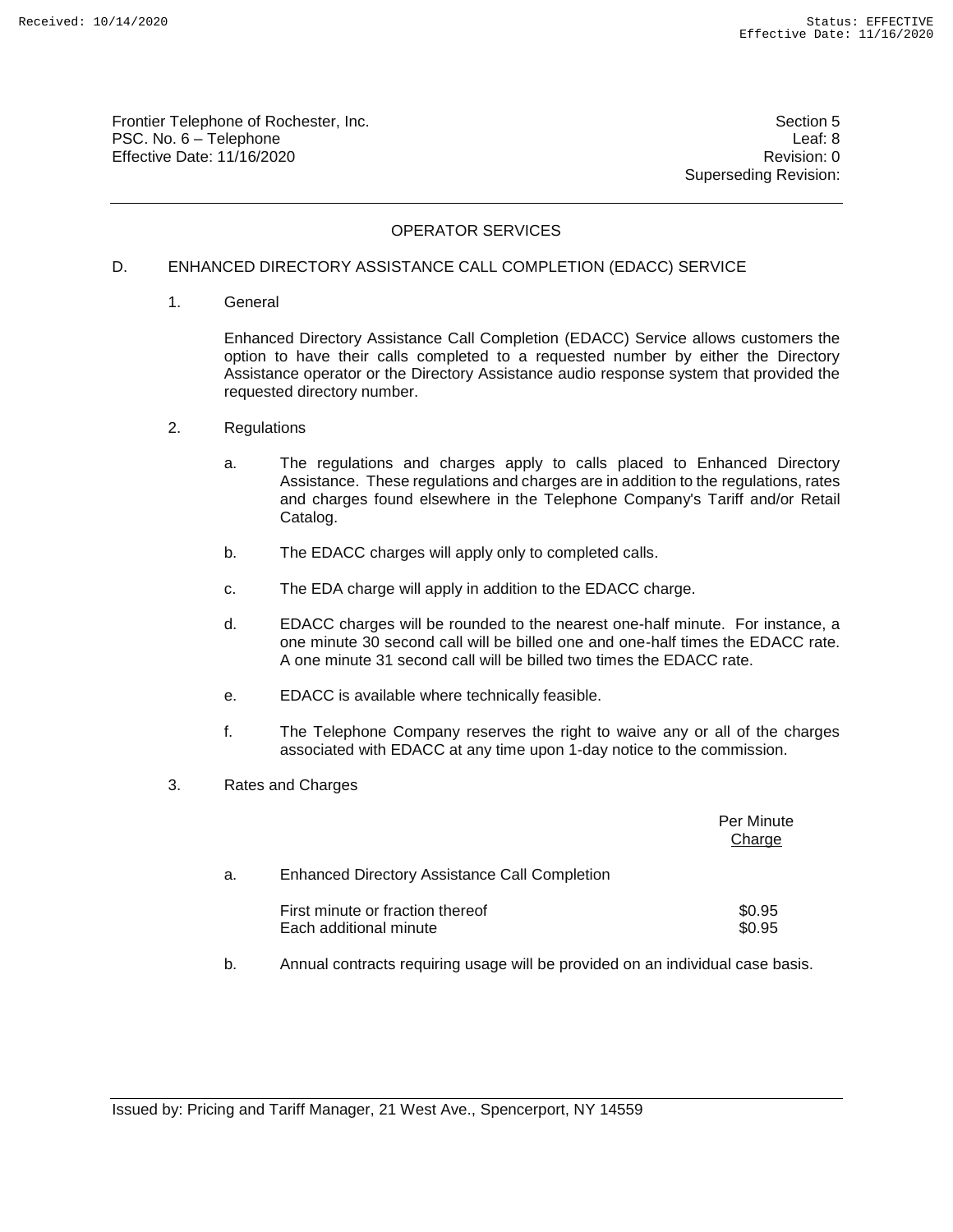Frontier Telephone of Rochester, Inc. Section 5 PSC. No. 6 – Telephone Leaf: 9 Effective Date: 11/16/2020 **Review Accounts** Effective Date: 0

Superseding Revision:

### OPERATOR SERVICES

## E. REVERSE DIRECTORY ASSISTANCE (RDA) SERVICE

1. General

Where technically feasible, Reverse Directory Assistance (RDA) Service allows customers to call Directory Assistance to obtain a subscriber's name and address. The customer gives the operator the subscriber's telephone number and is given the subscriber's name and address listed in the Company's Directory or Nortel Networks National Directory Assistance Service.

- 2. Regulations
	- a. The regulation and charges apply to calls placed to the designated RDA telephone number from within the Company's service area. These regulations, rates and charges are in addition to the regulations, rates and charges found elsewhere in the Company's applicable Tariffs and/or Retail Catalog.
	- b. Each request is chargeable at the rates specified in 4., Rates and Charges below.
	- c. Names and addresses of non-published telephone numbers will not be given out to RDA customers.
- 3. Limitation of Liability

The telephone Company will not be liable for any economic harm, personal injury, invasion of any right of privacy from any person, or any other harm, loss or injury, caused or claimed to be caused, directly or indirectly, by the Telephone Company's delivery or failure to deliver the service described in this section.

- 4. Rates and Charges
	- 1. The rates shown below are in addition to all rates and charges for service with which Customers Name and Address may be furnished.

|    |                                                                                                                            | Charge<br>per Request |
|----|----------------------------------------------------------------------------------------------------------------------------|-----------------------|
| a. | Local Reverse Directory Assistance                                                                                         | \$0.45                |
|    | The Company reserve the right to waive any charges<br>associated with RDA at any time upon 1-day notice to the Commission. |                       |
|    | Individual promotional periods will not exceed 120 days.                                                                   |                       |
| b. | <b>Enhanced Reverse Directory Assistance</b>                                                                               | \$1.50                |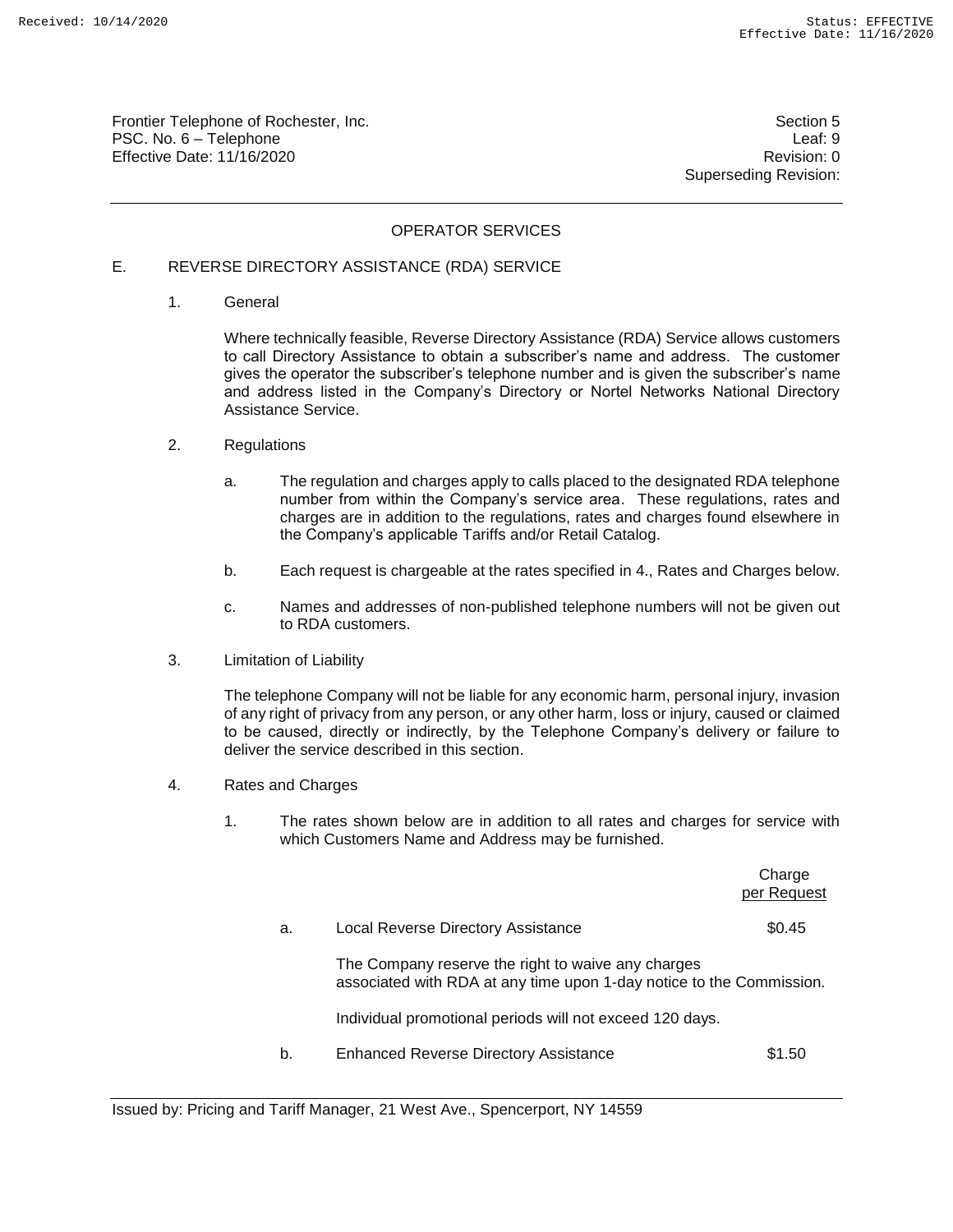Frontier Telephone of Rochester, Inc. Section 5 PSC. No. 6 – Telephone Leaf: 10 Effective Date: 11/16/2020 **Review Accounts** Effective Date: 0

Superseding Revision:

### OPERATOR SERVICES

## F. INTERCEPT CALL COMPLETION (ICC) SERVICE

1. General

Where technically feasible, Intercept Call Completion (ICC) allows the caller to be automatically connected to a subscriber's new telephone number after receiving the intercept message. This service is available to customers that move within the Rochester LATA.

- 2. Regulations
	- a. These regulations, rates and charges are in addition to the regulations, rates and charges found elsewhere in the Telephone Company's applicable Tariffs and/or Retail Catalog.
	- b. ICC is available where facilities are available, and conditions permit.
	- c. The minimum service period for ICC is three months for residence and business customers. The service may be extended for an additional period by notifying the Telephone Company at least five business days prior to expiration of the initial service period.
	- d. With ICC, the caller incurs normal usage charges for the call from the point of origination to the intercepted number; the ICC subscriber incurs all applicable intraLATA toll charges between the intercepted number and the new number.
	- e. Except with regard to the provision of ICC, the intercepted number is, in all respects, a disconnected service. Third number and collect calls cannot be billed to the intercepted number.
	- f. Charges will be credited for completion of calls to wrong numbers, incomplete connections or calls with unsatisfactory transmission.
	- g. IntraLATA calls completed through the use of ICC will be carried by the Telephone Company, notwithstanding the identity of the presubscribed intraLATA carrier (ILP PIC) selected by the customer.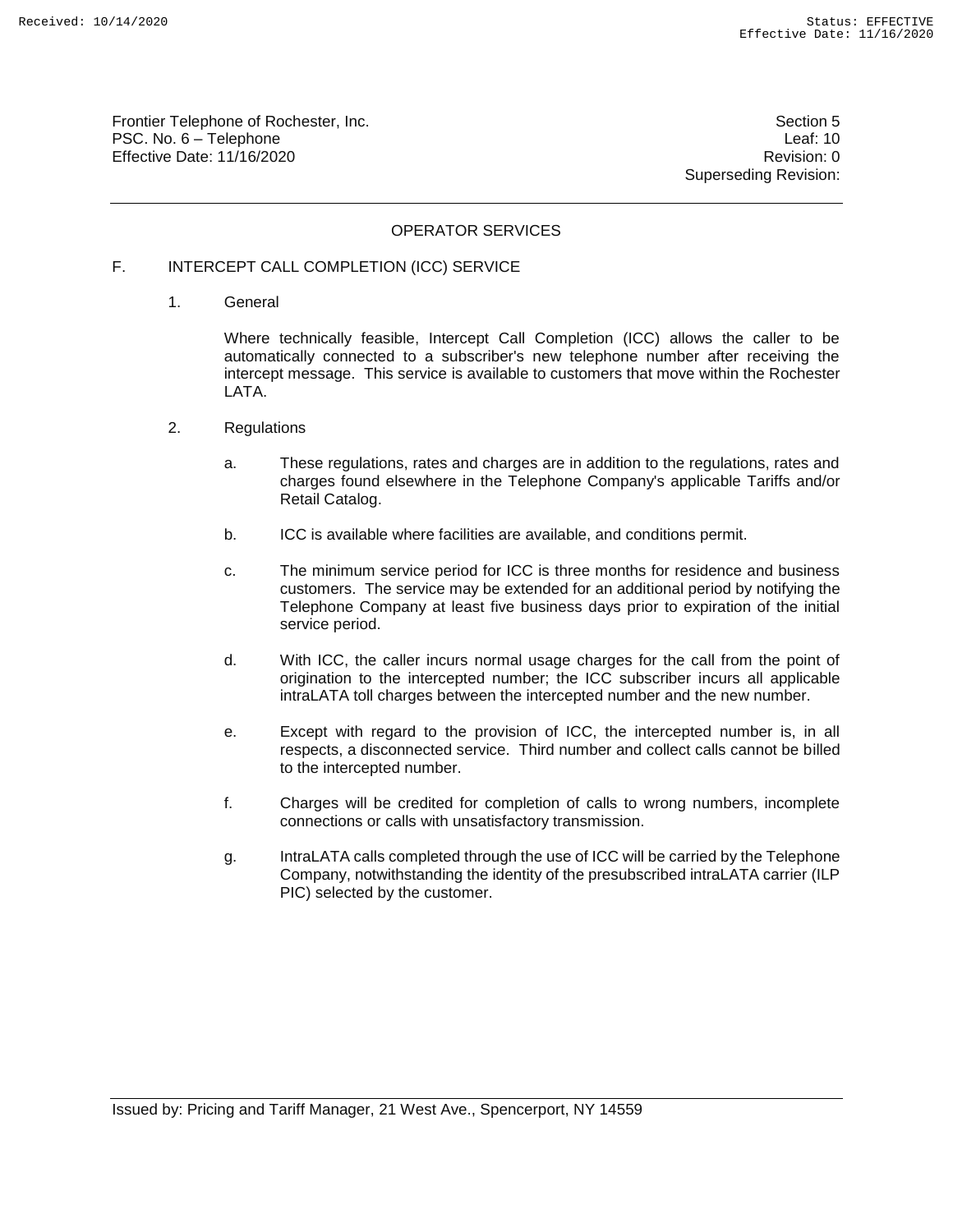Frontier Telephone of Rochester, Inc. Section 5 PSC. No. 6 – Telephone Leaf: 11 Effective Date: 11/16/2020 Revision: 0

Superseding Revision:

# OPERATOR SERVICES

## F. INTERCEPT CALL COMPLETION (ICC) SERVICE (Cont'd)

- 3. Rates and Charges
	- a. The rates shown below are in addition to all rates and charges for service with which Intercept Call Completion may be furnished.

|                 | Charge  |
|-----------------|---------|
| Residence       | \$15.00 |
| <b>Business</b> | \$25.00 |

A record order charge will apply if ICC is added after the move/disconnect order is written. If ICC is requested at the same time that the move/disconnect order is initiated, only the basic order charge associated with the move will apply.

The Telephone Company reserves the right to waive any charges associated with ICC at any time upon 1 days' notice to the Commission.

Individual promotional periods will not exceed 120 days.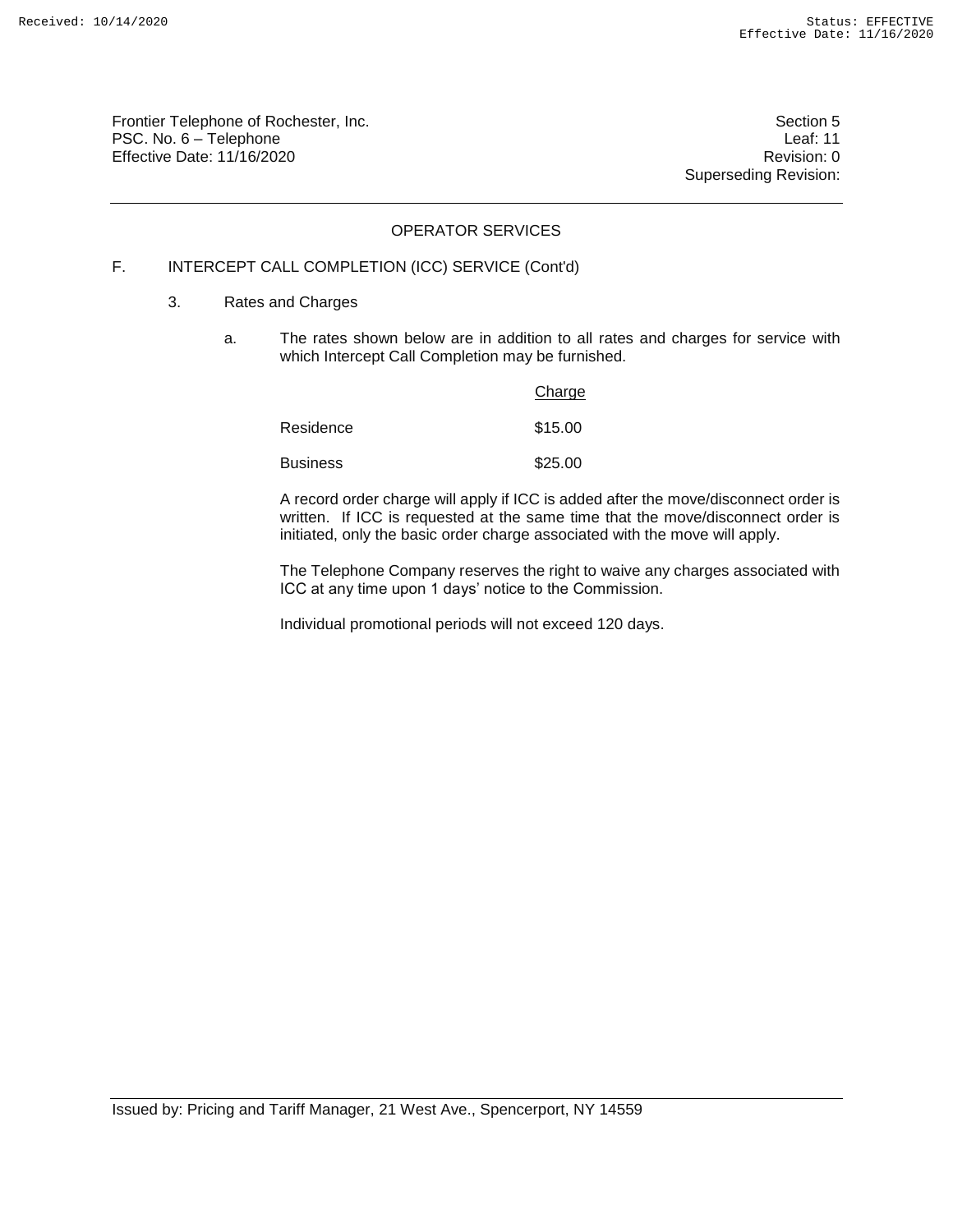Frontier Telephone of Rochester, Inc. Section 5 PSC. No. 6 – Telephone Leaf: 12 Effective Date: 11/16/2020 **Review Accounts** Effective Date: 0

Superseding Revision:

### OPERATOR SERVICES

### G. OPERATOR ASSISTED LOCAL CALLING

1. General

Operator handled calls using the assistance of the operator. The additional charge for operator handled calls will not apply when the Telephone Corporation operator

- a. reestablishes a call which has been interrupted after the called number has been reached or,
- b. reaches the called telephone number where facilities are not available for customer dial completion or,
- c. establishes calls for handicapped persons who have been accorded "dial operator" privileges.

Operator Assisted Local Calls originated from or billed to a flat rate service may result in messages being billed to flat rate customers.

When such calls are originated from or billed to a message rated service, the calls will not be applied against any monthly allowance for local calls.

These charges will appear in the toll section of a customer's monthly bill. Each charge will include the per call charge plus any other applicable charge.

Collect calls to coin telephones and transfers of charges to third numbers which are coin telephones will not be accepted.

- 2. Definitions
	- a. Billed to Third Number

Operator assisted telephone call that can be billed to the party other than the calling and called party. The operator calls the third number for the party to accept the charges before the call can proceed.

b. Collect

A billing arrangement by which the charges for a call may be billed to the called party, provided the called party agrees to accept the charges.

c. Person-to-Person

An operator assisted call in which the person originating the call specifies a particular person to be reached, or a particular station, room number, department, or office to be reached. The calling party is responsible for identifying the party at the called station.